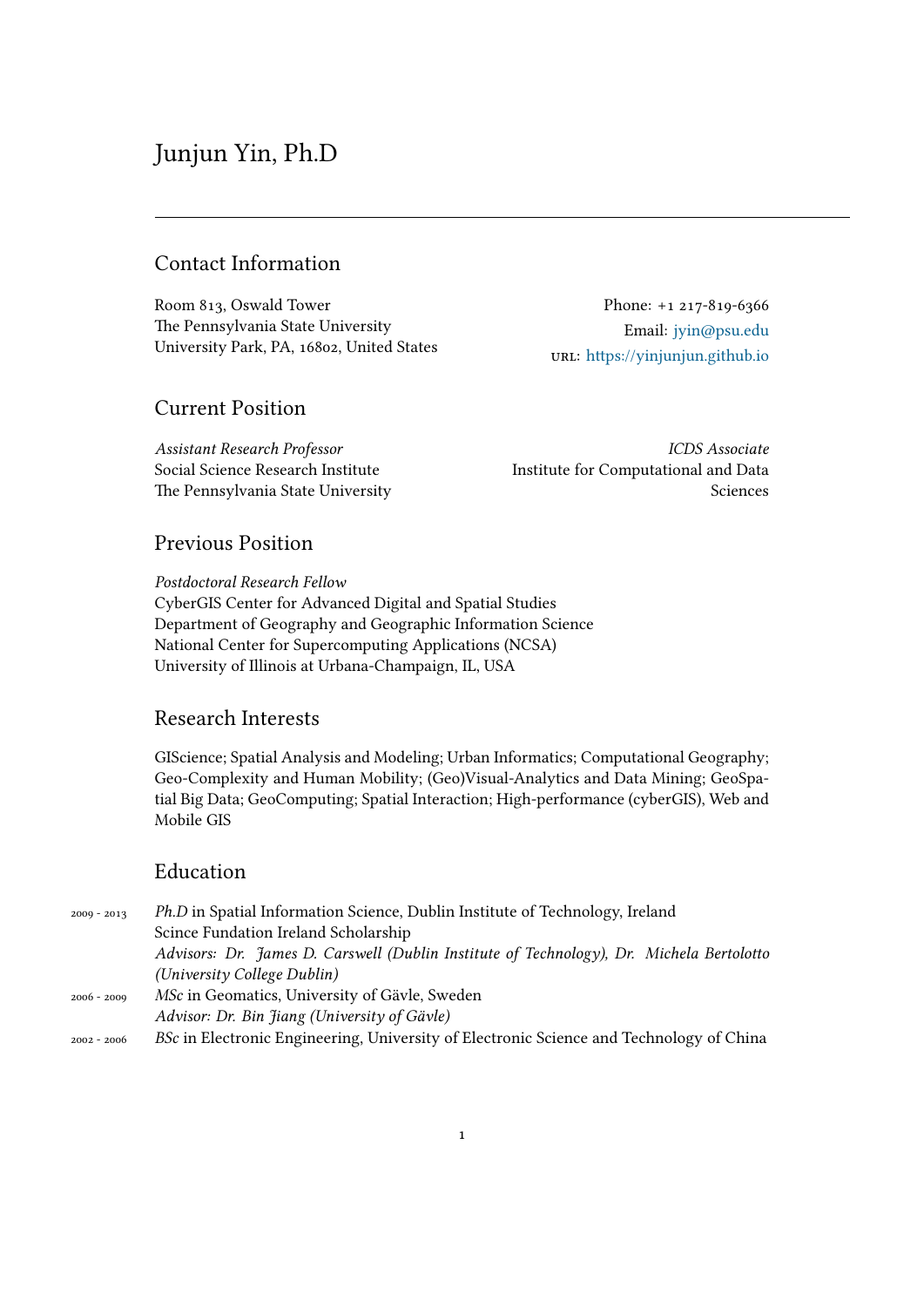### Academic Experience

| $2017-$   | Social Science Big Data Research Scientist, Pennsylvania State University, USA          |
|-----------|-----------------------------------------------------------------------------------------|
| 2016      | Lecturer, Department of Geography and Geographic Information Science; University of     |
|           | Illinois at Urbana-Champaign, USA                                                       |
| 2014-2016 | Postdoctoral Research Associate, CyberGIS Center for Advanced Digital and Spatial Stud- |
|           | ies; National Center for Supercomputing Applications; University of Illinois at Urbana- |
|           | Champaign, USA                                                                          |
| 2013-2014 | Assistant Lecturer, Dublin Institute of Technology, Ireland                             |
| 2007-2008 | Research Assistant, Hong Kong Polytechnic University, Hong Kong SAR, China              |

### Research Grants and Projects

**Co-PI**. "Are we more willing to speak up through mobile phones? A comparison of desktop vs. mobile political sharing on Facebook". Social Science Research Council, \$49,017. Project dates: 02/01/2020—01/31-2021

**Senior Personnel**. "Pursuing Opportunities for Long-term Arctic Resilience for Infrastructure and Society". NSF (National Science Foundation) NNA grant, \$3,000,000. Project dates: 01/01/2020—12/31-2022

**Co-PI**. "RR: The Generalizability and Replicability of Twitter Data for Population Research". NSF (National Science Foundation) SOC grant, \$500,000. Project dates: 07/15/2018— 06/30-2021

**Co-PI**. "Understanding National Park Visitors' Spatial Behavior with Twitter Data". Penn State Seed Grant (SSRI, ICS, and IST), \$20,000. Project dates: 03/01/2019—02/28-2021

**PI**. "Data Science: Mining sequential mobility patterns from semantic Twitter user trajectories". Microsoft Azure Data Science Research Award, \$10*,* 000. Project dates: 05/01/2018— 04/30/2019

**Co-PI**. "An Innovative Approach to Tackle the Opioid Epidemic: Utilizing Twitter Data and Integrating Big Data Analytics and Spatial and Social Network Analyses'. Social Science Research Institute Level 2 Research Award, \$20,000. Project dates: 09/01/2018—08/30- 2020

**Co-I**. "Cognitive Changes Associated with Hormonal Treatment for Breast Cancer". Health  $\acute{\sigma}$  Environment initiative seed grant award, \$49,972. Project dates: 07/01/2017–06/30-2019 **Co-PI**. "The Generalizability and Replicability of Twitter Data for Population Research". ICS seed grant award, \$35,000. Project dates: 07/01/2018—06/30-2019

**Co-PI**. "Ecological Migration in a Large-Scale Quasi-Experiment Design in China: Implications of Climate Change, Landscape Structure, Ecosystem Services and Government Intervention". IEEE seed grant award, \$25,000. Project dates: 04/15/2017—06/30-2018

**PI**. "Mining Twitter User Demographics as a First-Step in Big Data for Population Research". XSEDE (Extreme Science and Engineering Discovery Environment) Startup computational resource allocation award, 50,000 SUs  $\dot{\sigma}$  40 TB storage (estimated \$2,794.78). Project dates: 03/27/2017—03/26-2019

**PI**. "A cloud computing enabled GIS platform for the integration and synthesis of multilayer geospatial data sources in urban studies: Understanding urban dynamics from geospatial Big Data". Microsoft Azure Data Science Research Award, \$20*,* 000. Project dates: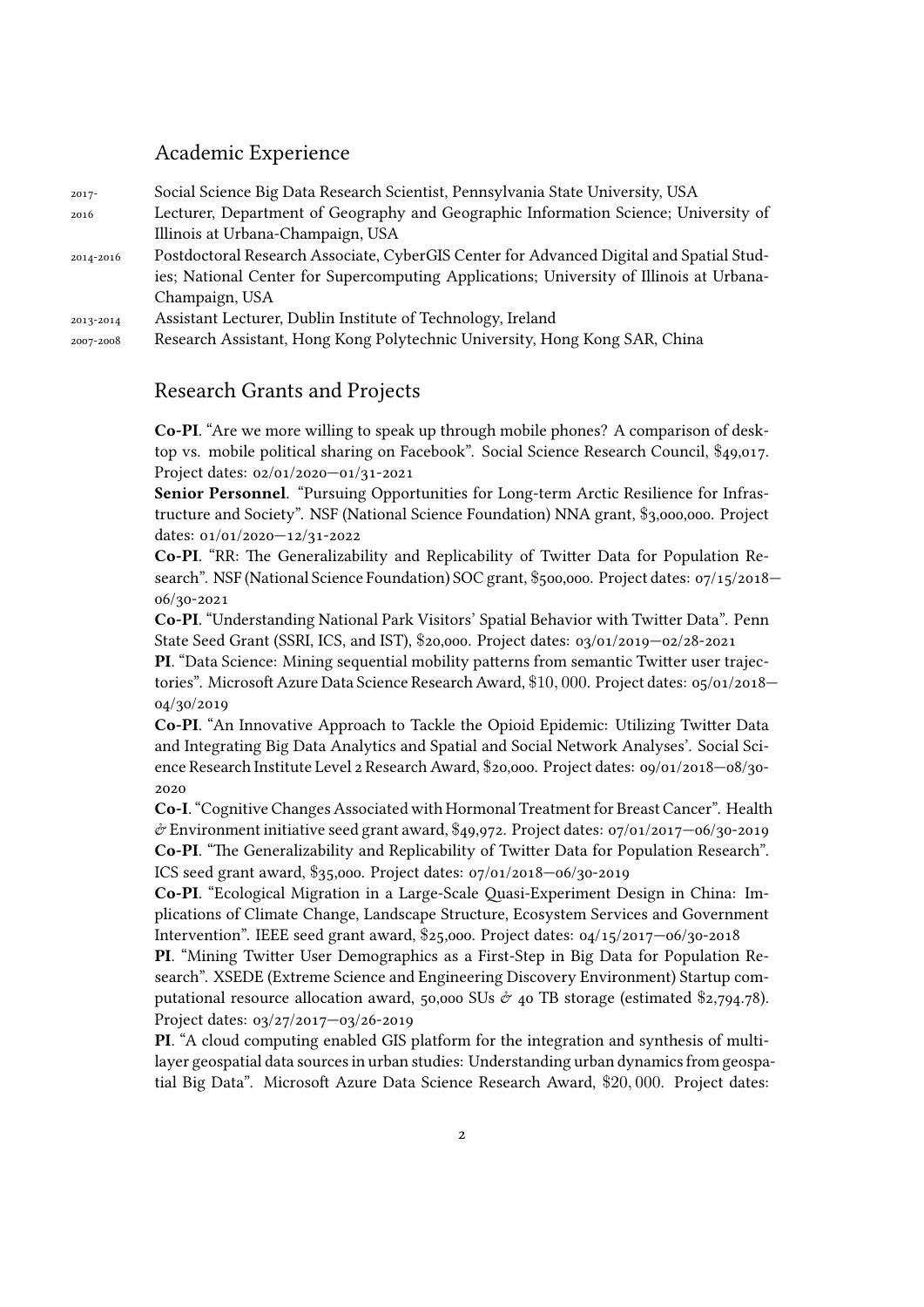12/04/2016—12/03/2017

**SP/Research Scientist**. "Activity space contexts and measuring environmental exposure in behavioral research". R21 NCI grant (ASCMEE Study).

### Publications

**SUBMITTED** 

- 2019 **Yin, J.**, Gao, Y.. Chi, G. and Van Hook, J., An Evaluation of Geo-located Twitter Data for Measuring Human Migration. *submitted to Annals of the Association of American Geographers*
- 2019 Zheng, K., **Yin, J.**, Liu, M., Zhang, M. and Xie, M., A joint neural network model for geographical entity relation extraction from Chinese texts. *submitted to Journal of Information Science*
- 2019 **Yin, J.** and Chi, G., Characterizing People's Daily Activity Patterns in the Urban Environment: A mobility network approach with geographic context-aware Twitter data. *submitted to International Journal of Geographical Information Science*

#### Peer Reviewed Journals

- 2020 Abdar, M., Basiri, M.E., **Yin, J.**, Asadi, S. and Chi, G., Energy Choices in Alaska: Mining People's Perception and Attitudes from Geotagged Tweets. *Renewable* & Sustainable En*ergy Reviews*, (in press)
- 2019 Pu, Y., Zhao, X., Chi, G., Zhao, S., Wang, J., Jin, Z. and **Yin, J.** (2019). Design and implementation of a parallel geographically weighted k-nearest neighbor classifier. *Computers* & *Geosciences*, 127, pp. 111-122
- 2018 Gao, Y., Wang, S. Padmanabhan, A., **Yin, J.** and Cao, G. (2018). Mapping Spatiotemporal Patterns of Events Using Social Media: A Case Study of Influenza Trends. *International Journal of Geographical Information Science*, 32(3), pp. 425-449
- 2017 **Yin, J.**, Soliman, A., Yin, D. and Wang, S. (2017). Delineate Urban Boundaries in Great Britain from the Network of Large Scale Twitter User Spatial Interactions. *International Journal of Geographical Information Science*, 31(7), pp. 1293-1313
- 2017 Soliman, A., Soltani, Q., **Yin, J.**, Padmanabhan, A., and Wang, S (2017). Social sensing of urban land use based on analysis of Twitter users' mobility patterns. *PLoS ONE*, 12(7): e0181657. DOI:10.1371/journal.pone.0181657
- 2017 Zheng, K., Kwan, M.P., Fang, L., **Yin, J.**, Gu, D. and Fu, Y. (2017). A Topology-concerned Spatial Vector Data Model for Column-oriented Databases. *International Journal of Database Theory and Application*, 10(5), pp. 33-46
- 2016 **Yin, J.**, Gao, Y., Du, Z. and Wang, S. (2016). Exploring Multi-Scale Spatiotemporal Twitter User Mobility Patterns with a Visual-Analytics Approach. *ISPRS International Journal of Geo-Information*, 5(10):187.
- 2016 Jiang, B., Ma, D., **Yin, J.** and Sandberg, M. (2016). Spatial Distribution of Tweet Numbers and Densities in Cities. *Geographical Analysis*, 48(3), pp. 337-351
- 2015 Jiang, B.,**Yin, J.** and Liu, Q. (2015). Zipf's Law for All the Natural Cities around the World. *International Journal of Geographical Information Science, 29(3), pp. 498-522*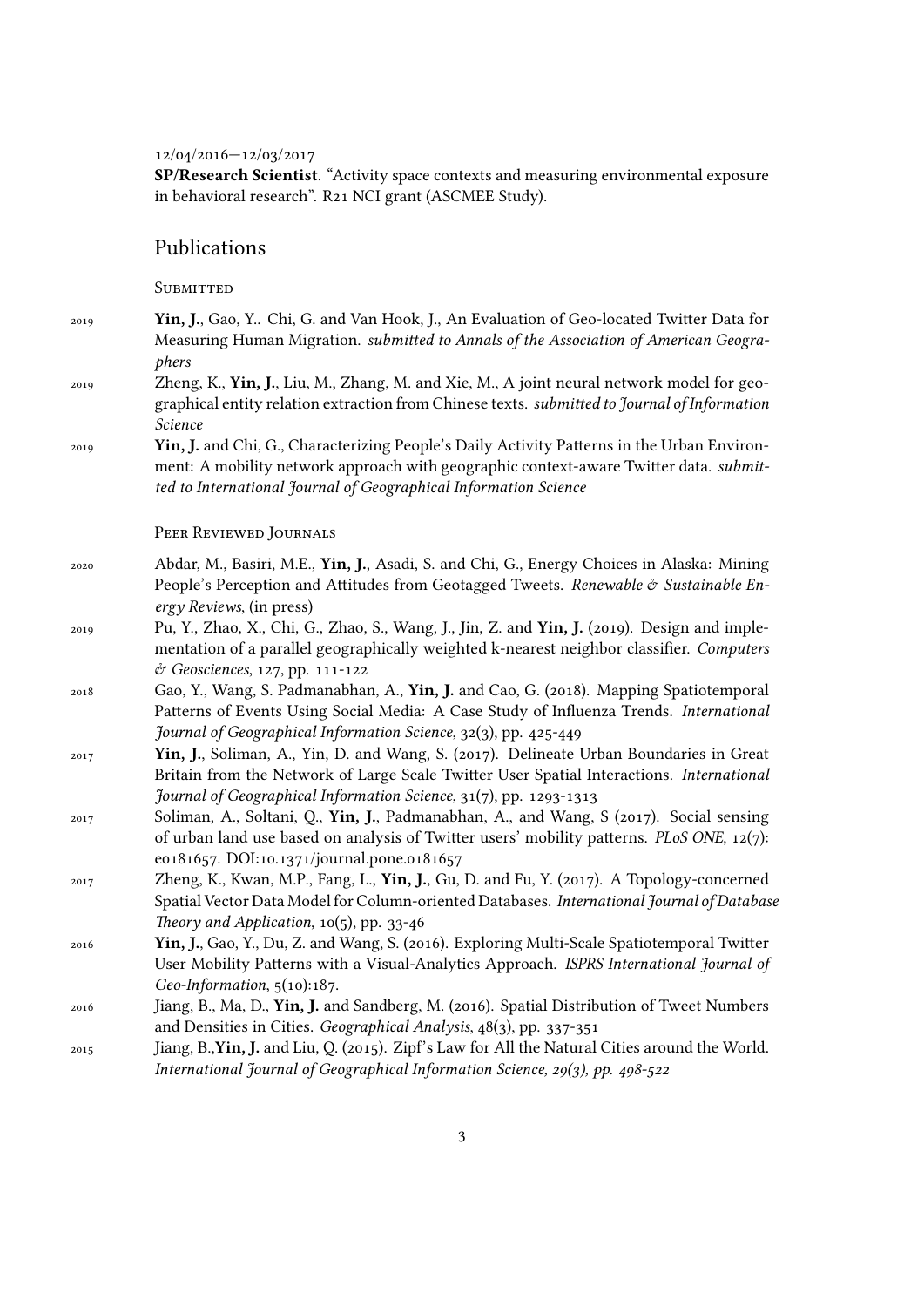| 2014 | Jiang, B. and Yin, J. (2014). Ht-Index to Quantify the Fractal or Scaling Structure of Geo- |
|------|---------------------------------------------------------------------------------------------|
|      | graphic Features. Annals of the Association of American Geographers, $104(3)$ , pp. 530-540 |
| 2013 | Yin, J. and Carswell, J.D. (2013). Spatial Search Techniques for Mobile 3D Queries in Sen-  |

- sor Web Environments. *ISPRS International Journal of Geo-Information*, 2(1): pp.135-154 2010 Carswell, J. D., **Yin, J.** and Gardiner, K. (2010). 3DQ: Threat Dome Visibility Querying on Mobile Devices *GIM International*, 24(8)
- 2010 Carswell, J.D., Gardiner, K. and **Yin, J.** (2010). Mobile Visibility Querying for LBS. *Transactions in GIS*, 14(6): pp. 791-809, Wiley online library
- 2009 Jiang, B., **Yin, J.** and Zhao, S. (2009). Characterizing the human mobility pattern in a large street network. *Physical Review E*, 80(2), 021136
- 2008 Jiang, B., Zhao, S. and **Yin, J.** (2008). Self-organized natural roads for predicting traffic flow: a sensitivity study. *Journal of statistical mechanics: Theory and experiment*, P07008, IOP Publishing

#### Peer Reviewed Conferences and Lecture Notes

- 2019 **Yin, J.**, and Chi, G. (2019). Understanding Spatiotemporal Urban Activity Patterns with Geo-located Twitter data: A GIS-based Synthesis Approach. *66th Annual North American Meetings of the Regional Science Association International (NARSC)*, November 13-16, 2019, Pittsburg, Pennsylvania
- 2019 **Yin, J.**, and Chi, G. (2019). An Evaluation of Geo-located Twitter Data as Indicators for Human Migration. *IUSSP Research Workshop on Digital Demography in the Era of Big Data*, June 6-7, 2019, Seville, Spain
- 2019 Chi, G., **Yin, J.**, Van Hook, J., Plutzer, E. and Heng, X. (2019). The Generalizability of Twitter Data for Population Research. *Population Association of America (PAA) Annual Meeting*, April 22-25, Washington, DC, USA
- 2018 **Yin, J.**, Chi, G. and Van Hook, J. (2018). Evaluating the Representativeness in the Geographic Distribution of Twitter User Population. *The 12th Workshop on Geographic Information Retrieval in ACM SIGSPATIAL 2018*, November 6-9, 2018, Seattle, Washington, USA
- 2018 Jeong, M., **Yin, J.**, and Wang, S. (2018). Outliers Detection and Comparison of Origin-Destination Flows with Data Depth. *The 10th International Conference on Geographic Information Science (GIScience 2018)*, August 28-31, 2018, Melbourne, Australia
- 2017 **Yin, J.** (2017). Mining sequential mobility pattern from semantics enriched Twitter user trajectories. *NSF Mobility Workshop on Analyzing Movement and Mobility within Geographic Context*, May 11-12, 2017, The Ohio State University, Columbus, Ohio
- 2017 Chi, G., **Yin, J.** and Hook, J.V. (2017). Predicting Twitter User Demographics as a First Step in Big Data for Population Research. *The 28th International Population Conference of the International Union for the Scientific Study of Population*, October 29-November 4, 2017, Cape Town, South Africa
- 2016 **Yin, J.**, Lu, B., Yin, D. and Wang, S. (2016). A scalable visual-analytics approach for studying mobility networks: Revealing hierarchical structures in taxi mobility flows of New York, *The Third International Conference on CyberGIS and Geospatial Data Science*, July 26- 28, 2016, Urbana, Illinois
- 2016 **Yin, J.**, Gao, Y. and Wang, S. (2016). Urban Sensing from Volunteered Citizen Participation using Mobile Devices. In *Seeing Cities through Big Data: Research, Methods and Applica-*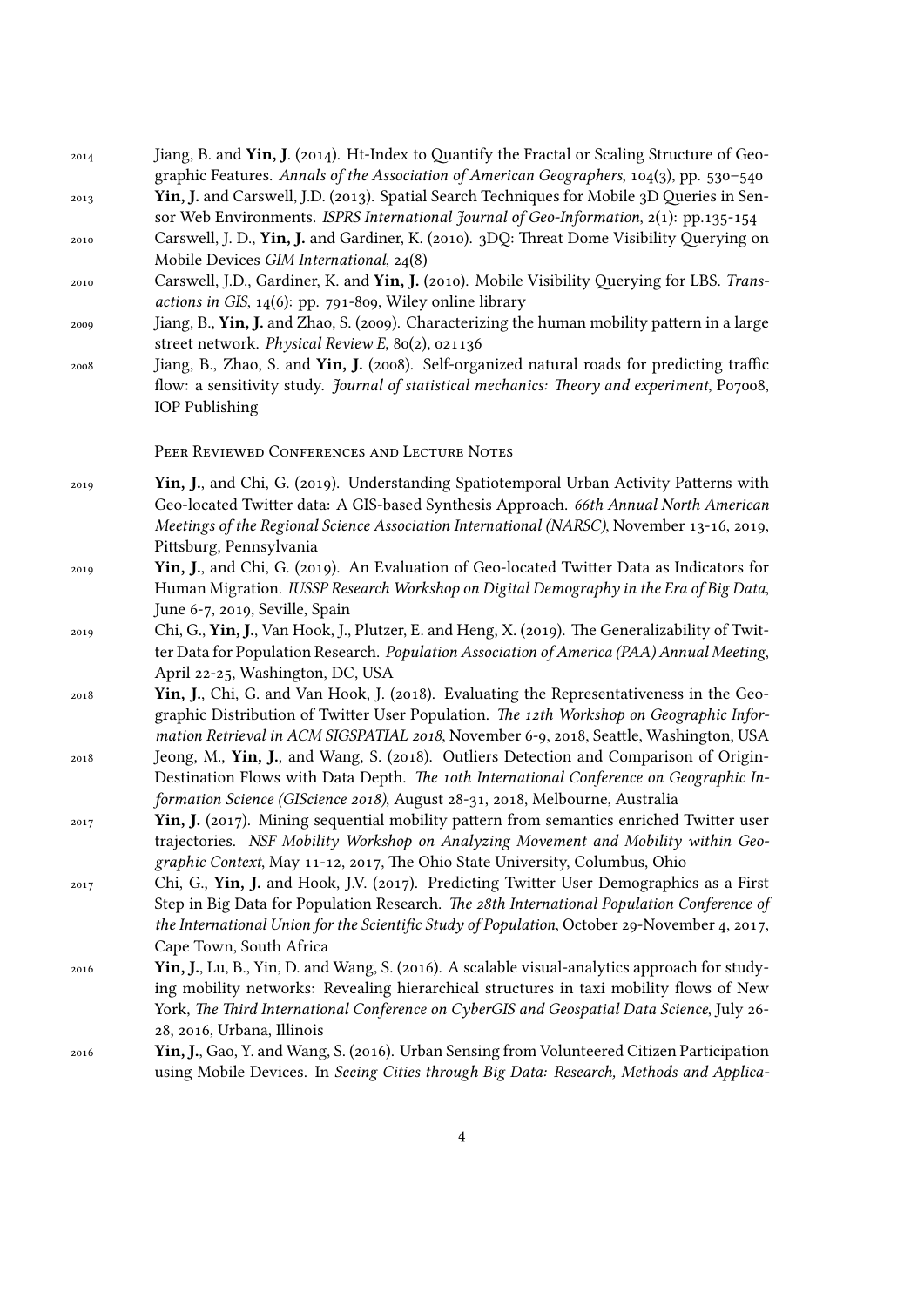*tions in Urban Informatics*, Springer

- 2015 Soliman, A., **Yin, J**, Soltani, K., Padmanabhan, A., and Wang, S. (2015). Where Chicagoans tweet the most: Semantic analysis of preferential return locations of Twitter users, *1st International Workshop on Smart Cities and Urban Analytics 2015, 23rd ACM SIGSPATIAL International Conference on Advances in Geographic Information Systems*
- 2014 **Yin, J.** and Wang, S. (2014). Understanding the Evolvements of Natural Cities from Nighttime Light Images: A CyberGIS-Enhanced Approach to Large Scale Geospatial Data Analysis, *The Second International Conference on CyberGIS and Geodesign*, August 19-21, 2014, Redlands, California
- 2014 **Yin, J.**, Gao, Y. and Wang, S. (2014). CyberGIS Enabled Urban Sensing from Volunteered Citizen Participation using Mobile Devices. *NSF Workshop on Big Data and Urban Informatics 2014*
- 2013 Truong-Hong, L., Thi, T.T.P, **Yin, J.** and Carswell, J.D. (2013). Detailed 3D building models for Google Earth integration. In *Proceedings of the 13th International Conference on Computational Science and Its Applications (ICCSA 2013)*, Ho Chi Minh City, Vietnam: Springer (*∗Best paper award*)
- 2013 Thi, T.T.P, Truong-Hong, L., **Yin, J.** and Carswell, J.D. (2013). Exploring Spatial Business Data: A ROA based eCampus application. In *Proceedings of the 11th International conference on Web and Wireless Geographical Information Systems*, Banff, AB: Springer Berlin Heidelberg, pp. 164-179
- 2012 **Yin, J.** and Carswell, J.D. (2012). Effects of Variations in 3D Spatial Search Techniques on Mobile Query Speed vs Accuracy. *Web and Wireless Geographical Information Systems*, Naples, Italy. (*∗Best paper award*)
- 2012 Carswell, J.D. and **Yin, J.** (2012). Mobile Spatial Interaction in the Future Internet ofThings. In *Proceedings of the 20th International Conference on Geoinformatics (GEOINFORMATICS)*, 2012, pp. 1-6
- 2012 **Yin, J.** and Carswell, J.D. (2012). MobiSpatial: Open-source for Mobile Spatial Interaction. *Proceedings of the 27th Annual ACM Symposium on Applied Computing*, pp. 572-573
- 2012 **Yin, J.** and Carswell, J.D. (2011). Touch2Query enabled mobile devices: A case study using OpenStreetMap and iPhone. *Web and Wireless Geographical Information Systems*, pp. 203-218, Springer
- 2009 Gardiner, K., **Yin, J.** and Carswell, J.D. (2009). EgoViz: A mobile based spatial interaction system. *Web and Wireless Geographical Information Systems*, pp. 135-152, Springer

Books

2009 **Yin, J.** (2009), *The Topological Patterns of Urban Street Networks: Exploring the topological patterns of urban street networks from analytical and visual perspectives*, VDM: Germany, ISBN: 3639161734

#### INVITED TALKS

- 2019 Yin, J. (2019). Spatial Networks: A computational geography approach to new insights into spatial interactions and geo-complexity. Jan, 2019, University of Florida, Gainesville, FL , USA
- 2018 Yin, J. (2018). Computational Geography for Capturing Geo-Complexity in Urban Studies.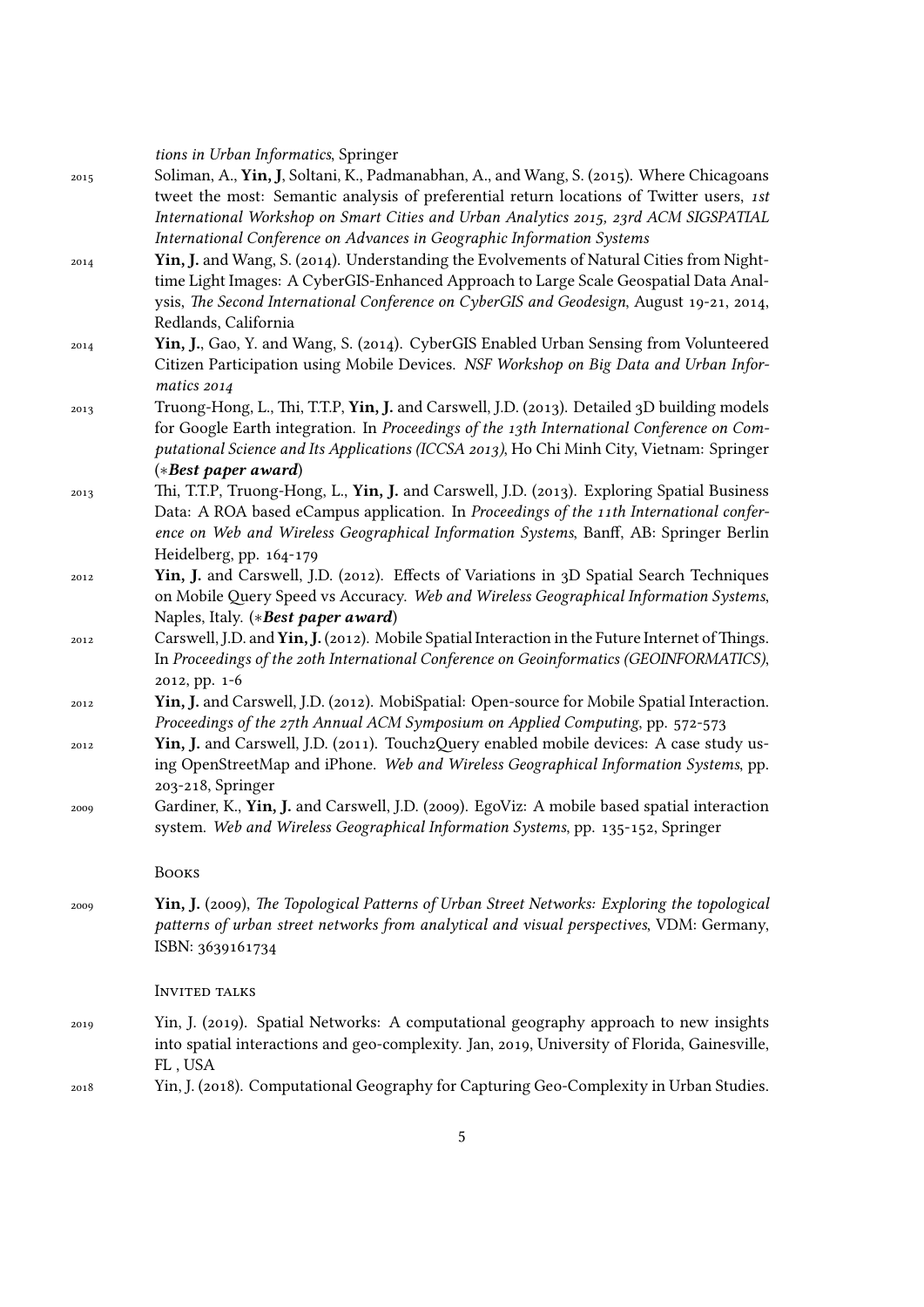June, 2018, Newcastle University, Newcastle upon Tyne, UK

- 2018 Yin, J. (2018). Advanced Methods and Techniques for Big GeoData. June, 2018, ITC, University of Twente, Enschede, the Netherlands
- 2018 Yin, J. (2018). Geo-Complexity and Human mobility: Through the lens of spatial Big Data to understand urban dynamics. February, 2018, University of Denver, Denver, USA
- 2018 Yin, J. (2018). High-performance Computing with Hadoop. Software in the Humanities and Social Sciences Workshop. February, 2018, Penn State, University Park, USA

#### PRESENTATIONS

- 2018 Yin, J. (2018). Spatial Interaction Patterns of Preferential Return Behaviors in People's Daily Life. The Association of American Geographers Annual Meeting, April 10-14, 2018, New Orleans, Louisiana, USA
- 2017 Yin, J. (2017). A mobility network approach to modeling urban spatial interactions: Insights from the movement Big Data in New York City. The Association of American Geographers Annual Meeting, April 5-9, 2016, Boston, Massachusetts, USA
- 2016 Yin, J. and Wang, S. (2016). Mining Mobility Patterns From Semantic Twitter User Trajectories. The Association of American Geographers Annual Meeting, March 29-April 2, 2016, San Francisco, California, USA
- 2015 Yin, J. and Wang, S. (2015). Finding community structures of UK cities based on largescale Twitter user mobility patterns, *Association of American Geographers Annual Meeting, Chicago, 2015*, April 21-25, 2015, Chicago, Illinois, USA
- 2011 Yin, J. (2011). Web-service based Mobile Geospatial Application Development using Python, *PyCon 2011*, Dublin, Oct 8-9

### Teaching Experience as Instructor

- 2016 GEOG 479: Advanced Topics in GIS CyberGIS, Spring, 2016, *Lecturer*, Department of Geography and Geographic Information Science, UIUC
- 2015 Parallel Databases, *workshop/short course series*, CyberGIS Center, UIUC
- 2015 Interactive Visualization of Large-scale Movement Data using Apache Spark, *Summer school series*, CyberGIS Center, UIUC
- 2015 Introducing the CyberGIS Toolkit in high performance computing environment, *workshop/short course series*, CyberGIS Center, UIUC
- 2015 Taming with geospatial Big Data with Hadoop, *workshop/short course series*, CyberGIS Center, UIUC
- 2014 Getting to know CyberGIS, *workshop/short course series*, CyberGIS Center, UIUC
- 2014 2016 Education and outreach at the CyberGIS Commons, *Lead*, University of Illinois at Urbana-Champaign, 2014 - 2016
- 2013 Programming in C, *assistant lecturer*, Dublin Institute of Technology, 2013 2014
- 2013 Object oriented programing for game development, *senior demonstrator/assistant lecturer*, Dublin Institute of Technology, 2013 - 2014
- 2013 User interface design and GUI programing with Java, *senior demonstrator/assistant lecturer*, Dublin Institute of Technology, 2013 - 2014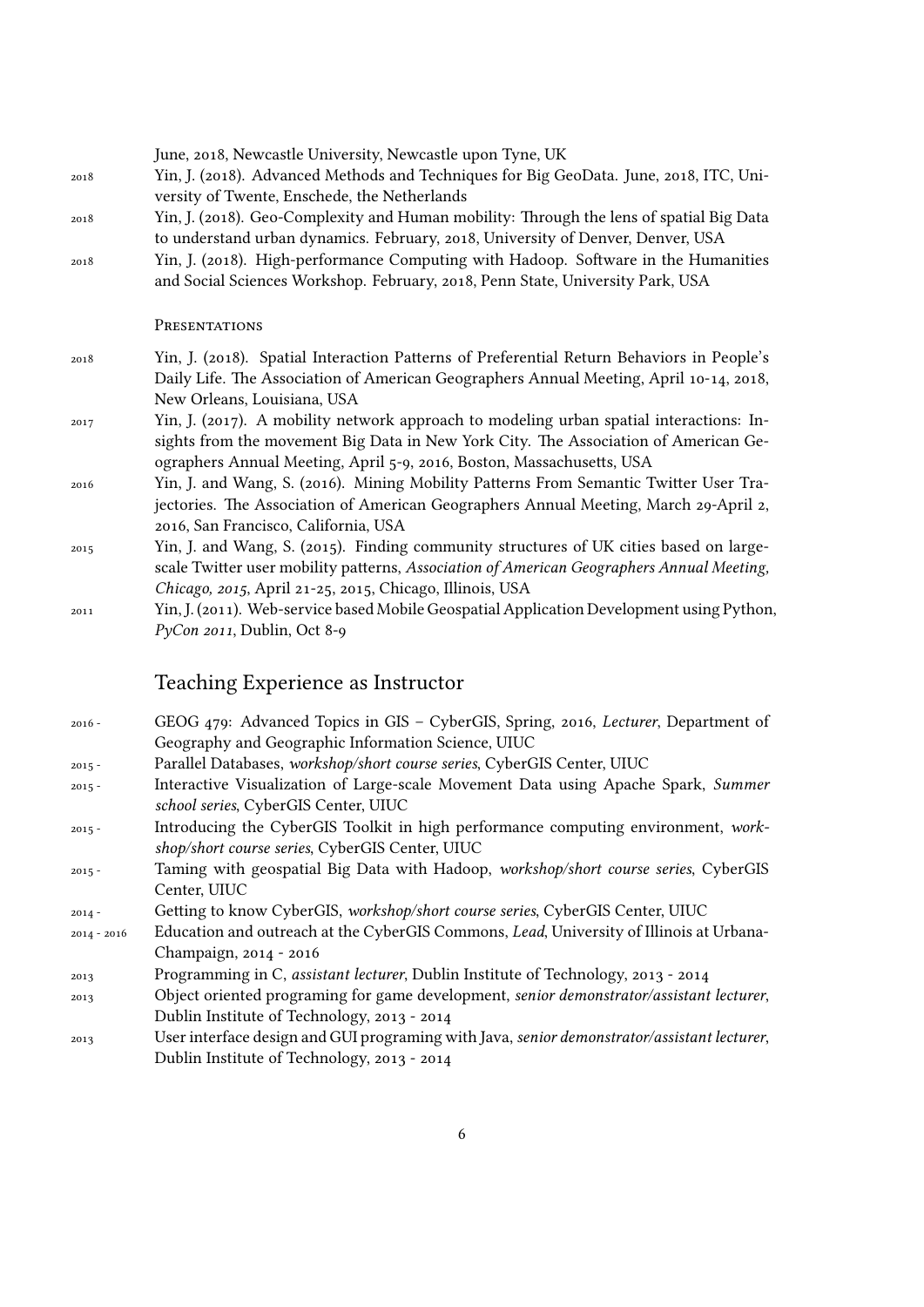# Skills

Programing languages:Java, Python, Objective-C, Matlab, R, JavaScript, NoSQL High performance computing: Apache Hadoop, Apache Spark, MongoDB Mobile and Web development: iOS and Android, Cesium 3D Globe, D3.js Spatial databases: PostGIS, Oracle Spatial, SpatiaLite, ArcGIS

# Honors and Awards

| 2013 | Fiosraigh Head of School Research Award: for excellence in research, Dublin Institute of                                                                                                                                                                                           |
|------|------------------------------------------------------------------------------------------------------------------------------------------------------------------------------------------------------------------------------------------------------------------------------------|
|      | Technology                                                                                                                                                                                                                                                                         |
| 2013 | EU Future Internet Award: for excellence in Future Internet research                                                                                                                                                                                                               |
| 2009 | PhD scholarship from Science Foundation Ireland (SFI): StratAG PhD scholarship                                                                                                                                                                                                     |
| 2006 | Outstanding Graduate Student Award: University of Electronic Science and Technology of                                                                                                                                                                                             |
|      | China                                                                                                                                                                                                                                                                              |
| 2006 | Best Undergraduate Dissertation Award: Department of Electronic Engineering, University                                                                                                                                                                                            |
|      | of Electronic Science and Technology of China                                                                                                                                                                                                                                      |
|      | $\mathbf{M}$ , the distribution of the contract of $\mathbf{D}$ , the contract of the contract $\mathbf{D}$ and $\mathbf{L}$ and $\mathbf{L}$ and $\mathbf{L}$ and $\mathbf{L}$ and $\mathbf{L}$ and $\mathbf{L}$ and $\mathbf{L}$ and $\mathbf{L}$ and $\mathbf{L}$ and $\mathbf$ |

2005 *National Undergraduate Electronic Design Contest: Second prize*:Embedded system for Multichannel and frequency wave generating, (Team: Junjun Yin, Yu Chen, and Xia Yu)

### Service to the Profession

### GUEST EDITORS

Guest editor for Special Issue of "Chinese Sociological Dialogue": Spatiotemporal Big Data and Sustainable Social Development (2017)

#### PROGRAM COMMITTEES AND ORGANIZERS

- **PC** member for W2GIS 2020: 18th International Symposium on Web and Wireless Geographical Information Systems, Wuhan, China, May 14-15, 2020
- **Chair** for Innovations in Spatial Data Analysis and Modeling, 66th Annual North American Meetings of the Regional Science Association International (NARSC), Pittsburg, Pennsylvania, November 13-16, 2019
- **PC** member for W2GIS 2019: 17th International Symposium on Web and Wireless Geographical Information Systems, Kyoto, Japan, May 16-17, 2019
- **PC** member for International Conference on Location-based Social Media Data, March 5-7, 2015, Athens, Georgia, USA
- **Co-chair** for Advances in Spatial Interaction Models and Methods in the Big Data Era I, Spatiotemporal Symposium, 2018 AAG Annual Meeting, New Orleans, April 10 – April 14, 2018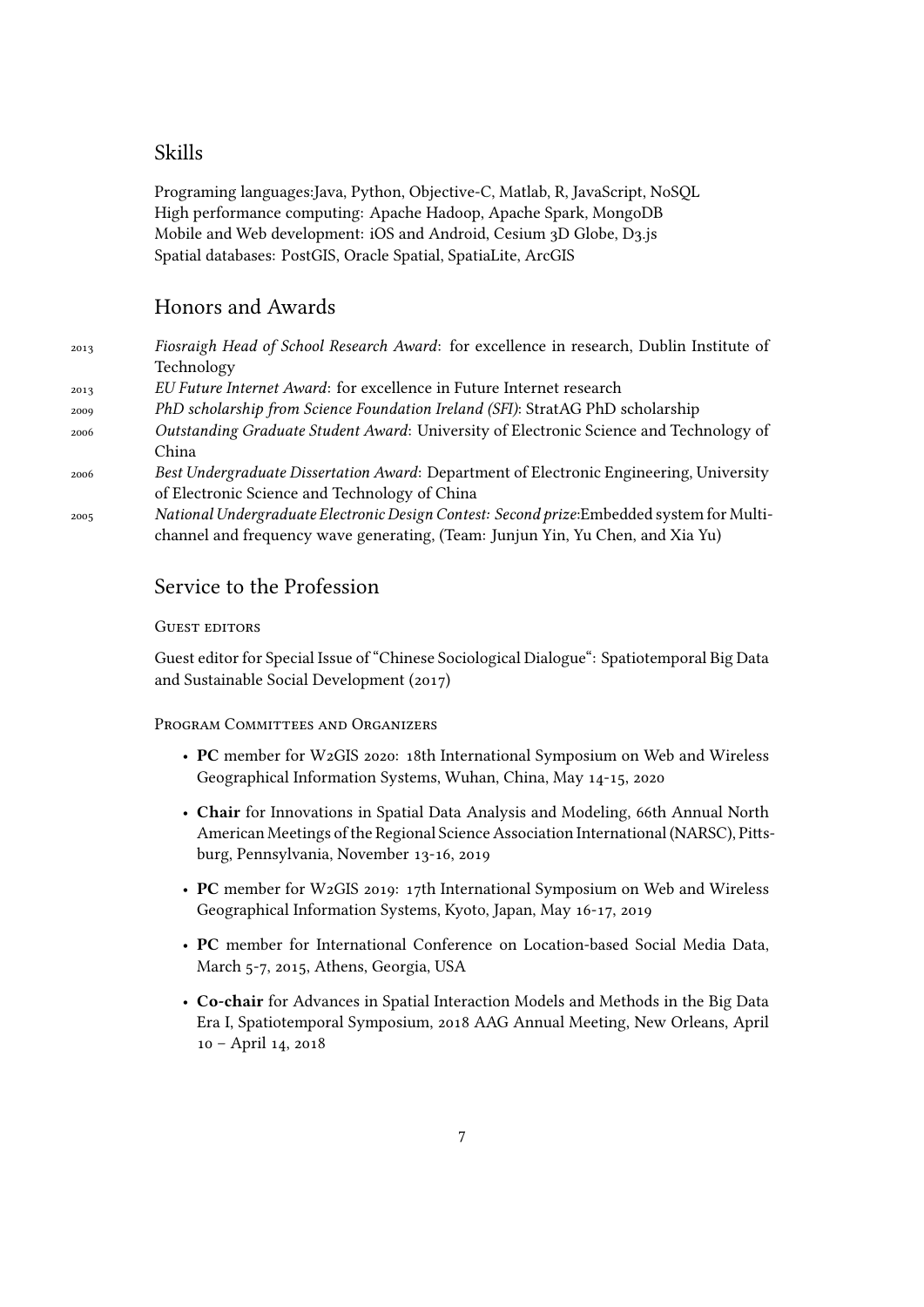- **Chair** for Big Movement Data for Geospatial Analytics on Urban Interactions, Symposium on Human Dynamics in Smart and Connected Communities, 2017 AAG Annual Meeting, Boston, Massachusetts, April 5 - April 9, 2017
- **Chair** for Understanding Urban Dynamics Based on Movement Big Data, 2016 AAG Annual Meeting, San Francisco, California, March 29 - April 2, 2016

#### Reviewer for Proposals

• *Methodology, Measurement, and Statistics Program, National Science Foundation* (2019)

#### Reviewer for Journals

#### Has reviewed for **25** journals

- *Annals of the American Association of Geographers* (2018-2019)
- *International Journal of Geographical Information Science (IJGIS)* (2010, 2014-2018)
- *Applied Geography* (2020)
- *Journal of Geovisualization and Spatial Analysis* (2018)
- *Cartography and Geographic Information Science* (2018)
- *Computers, Environment and Urban Systems (CEUS)* (2009-2010, 2013-2019)
- *Journal of Urban Technology* (2019-2020)
- *Transactions on Intelligent Transportation Systems* (2019-2020)
- *EPJ Data Science* (2017)
- *Geomatica* (2018)
- *GeoJournal* (2018)
- *Chinese Sociological Dialogue* (2018)
- *Spatial Information Research* (2018)
- *Sensors* (2018)
- *Geographical Analysis* (2016-2018)
- *Cluster Computing* (2017-2020)
- *Journal of Geographical Systems* (2016-2017)
- *Demography* (2016-2019)
- *Environment and Planning B: Planning and Design* (2016-2017)
- *Science China Information Science* (2015)
- *PLOS One* (2013, 2015, 2017)
- *Cities* (2014)
- *ISPRS International Journal of Geo-Information* (2013-2020)
- *Electronics* (2020)
- *Journal of Location Based Services* (2013)